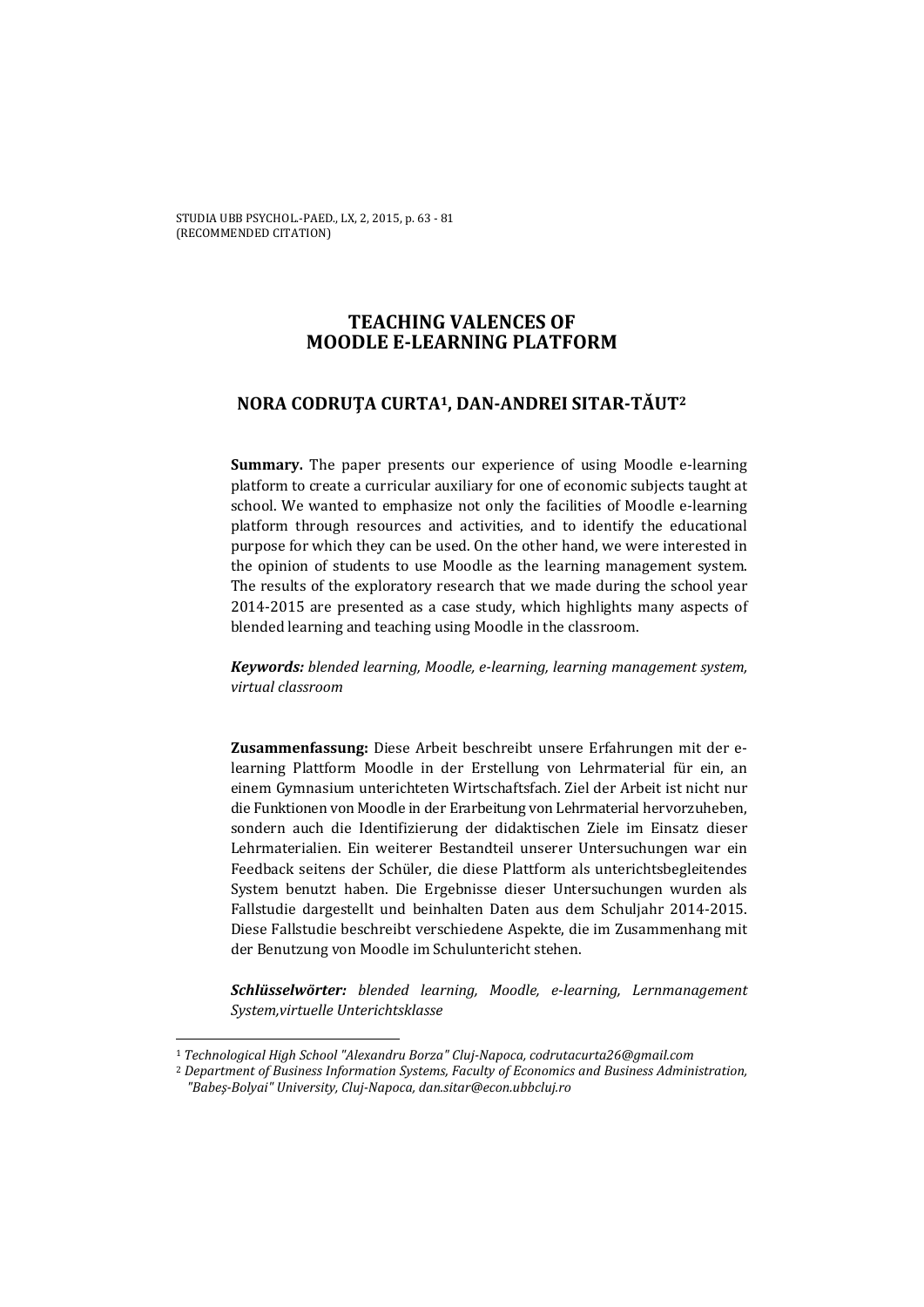### **I. Introduction**

 Computer Training represented for contemporary school a new challenge, thanks to the advent of virtualization phenomenon of education. Its upward trend is due to the combined action of several factors such as the unprecedented growth of knowledge, the increasing need for training and facilities offered by new information and communication technologies. Virtualization is, by definition, the replacement of components or aspects of real life made by means of information, particularly computer [Cucoş, 2006].

 The virtualization of education that takes place in contemporary school (and who Romanian school is no exception), is a consequence of the complex process of globalization. This is an objective and irreversible process; not much has changed in essence, but it has added new dimensions, including social and cultural dimensions. "Globalization with a human face" is a phenomenon that takes into account the interests of all individuals, boosting economic growth, disseminates advanced technology and determines a higher standard of living [Postelnicu & Postelnicu, 2000]. Known as one of the most controversial phenomena of the modern world, globalization has influenced the specific strategies and education achievement. The relationship between globalization and education is two-dimensional. On the one hand, globalization is reflected in the trend of convergence of educational models and the realization of a match (even partial) between national education systems of several countries. On the other hand, education is a vector and a result of globalization expressed by international assessments of national education systems (see PISA tests) and movements of pedagogical theories all over the world [Cucoş, 2006].

 Direct consequence of the virtualization of education is changing the methods used for teaching, learning and assessment, which is now directed towards empowering the individual student learning through collaboration and co-generation depth and content to be learned by students [Cucoş, 2006].

 Unfortunately, in the Romanian scientific literature are only several papers about the subject, the most part of them are descriptive than applicative [Brut, 2006], [Adăscăliței, 2007].

 In this framework is encompassed our approach to use Moodle elearning platform (and therefore computer) in teaching classroom by creating a curricular auxiliary for one of economic subjects taught at school. On the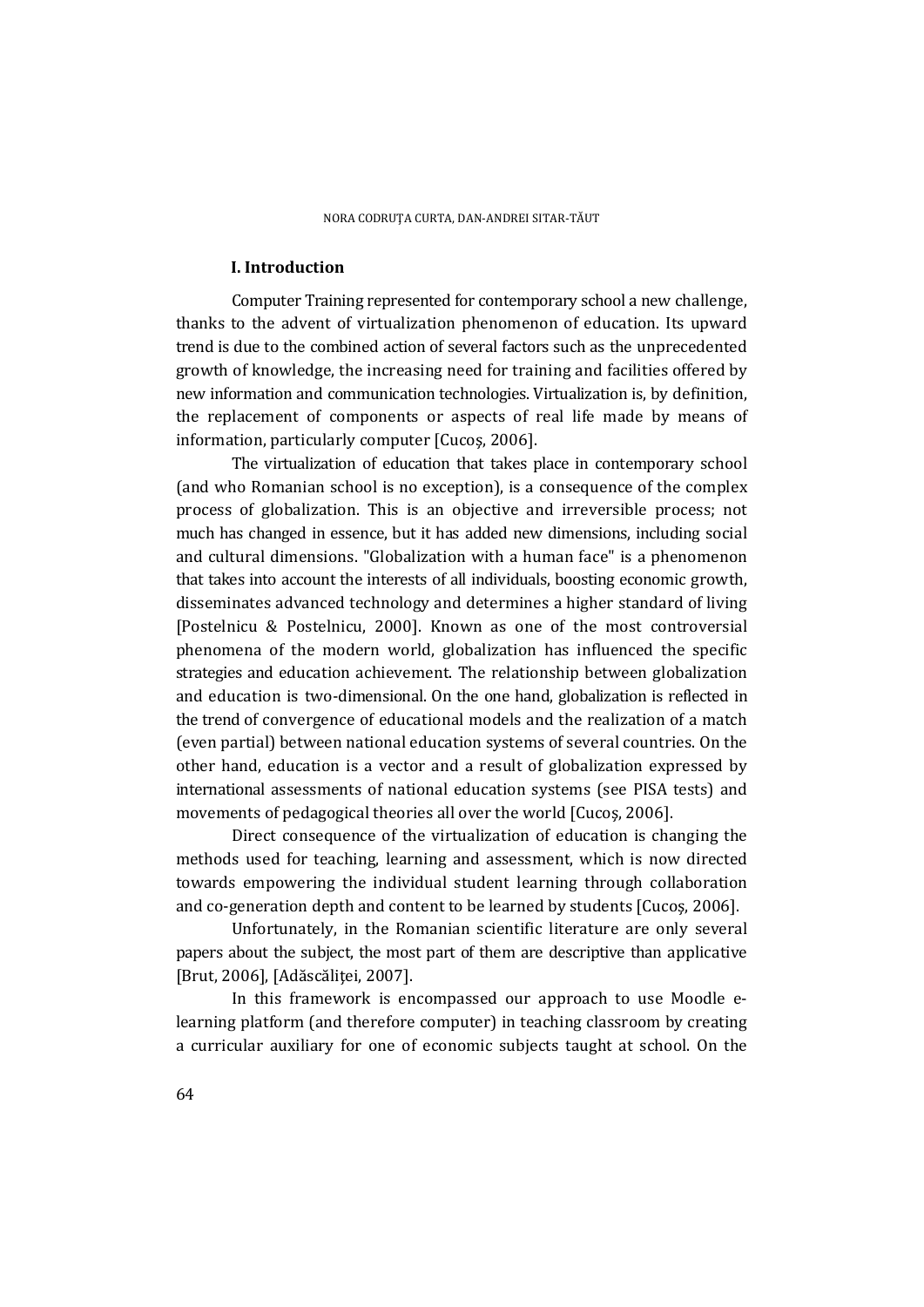other hand, because the relationship between teacher and student is computer- (inter)mediated forced us to use for teaching, learning and assessment some methods and models of Blended Learning.

### **II. Using Moodle e-learning platform**

 Moodle e-learning platform was launched in Australia in 2002 and is available in over 70 languages, including Romanian. The name comes from the abbreviation are suggestive terms in English: Modular Object-Oriented Dynamic Learning Environment (MOODLE).

Located today in version 2.9.2+, Moodle can fall into several categories:

- Open Source Program, which can be used free of charge without users pay any fee for license;

- Learning Management System (L.M.S.);

- Virtual Learning Environment (V.L.E.);

- Content management system (C.M.S.).

 Using Moodle has some advantages and disadvantages which we present below3:

*a. Advantages:* 

- Posting lessons, themes and references that are accessible to all students;
- Assessment and respect, self knowledge through tests, games, etc;
- Creating virtual classrooms (within a school and between schools);
- Communication between users (teachers, students, visitors, administrator);
- Organizing competitions on various topics;
- Development of projects of various kinds between schools;
- Check the originality projects loaded.

*b. Disadvantages:* 

 $\overline{a}$ 

- Informational harassment for students;
- Social isolation, similar as in social networks;

- The time required for the creation and implementation of the course. These disadvantages are diminished considerably by following aspects:

<sup>3 \*\*\*- &</sup>quot;Developer of e-learning course on Moodle", eLearning &Software S.R.L., Constanţa, August 2015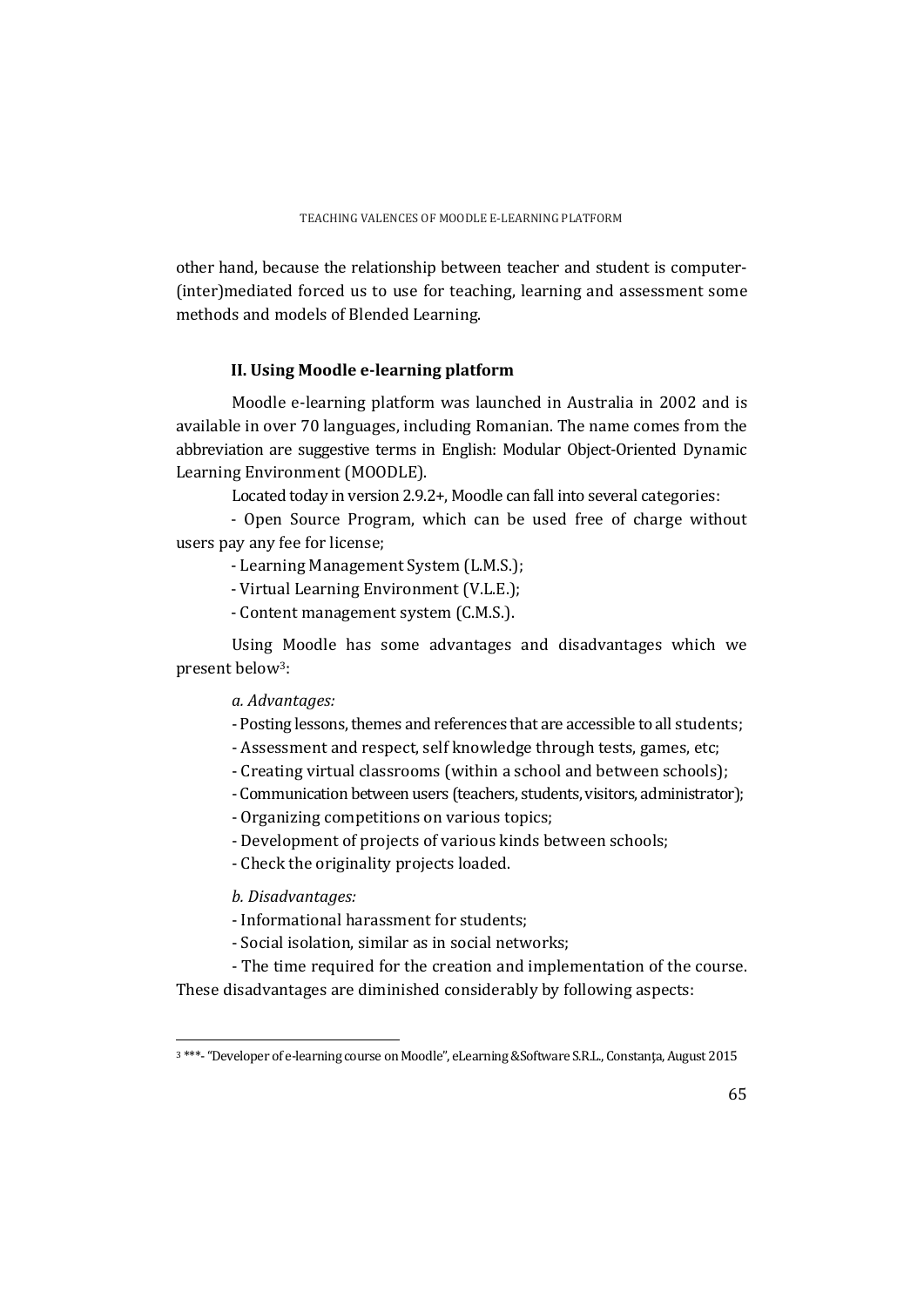- User-friendly interface;

- Ability to be updated whenever necessary;

- Accessibility extraordinary (anytime, anywhere, even outside the classroom);

- Reusability.

 With the introduction of Moodle in teaching, there has been a paradigm shift by moving from real class to virtual class, and from traditional learning to e-learning. If former pedagogy aim was acquisition of large amount of knowledge by students, today pedagogy focuses on skills training, the most important being access and information management, respectively knowledge. The computer is actually the means by which students are involved direct and personal in the process of knowledge. In other words, the "pedagogy of memorizing" was replaced with "pedagogy of searching" [Cucoş, 2006].

 Virtual Classroom is an expression of reconfiguration learning groups, determined by the virtualization of education. The purpose of creating virtual classroom is to train students not only in school but also outside it, helping them to assimilate quickly and effectively new knowledge. In this way, the teacher can continue teaching outside school hours. The teaching aids used in the virtual classroom were removed from the classical model of printing on paper, being preferred combinations of audio-video materials, such as materials recorded and live broadcasts.

### **III. Blended learning**

 In cyberspace are several definitions of blended learning. The meaning has changed over time, so are considered valid only definitions developed since 2006. Such a definition indicates that "blended learning designate range of possibilities represented by combining the Internet and digital media with known forms of learning in the classroom, requiring physical co-presence of teachers and students" [Friesen, 2012].

 Blended learning is achieved through learning management systems (L.M.S.), as is the Moodle e-learning platform. They facilitate the differentiation of content, process and product of learning.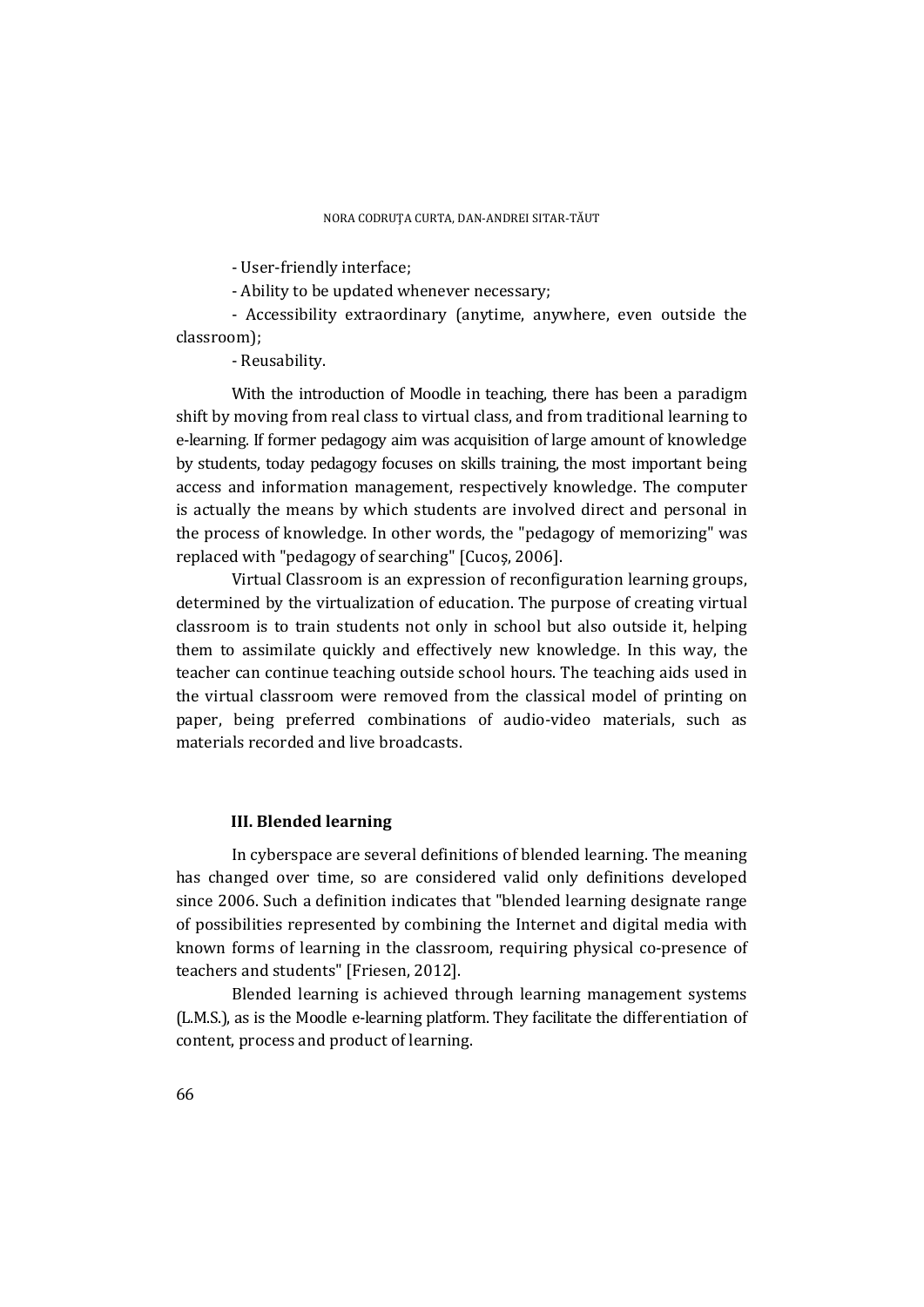Preliminary research conducted on blended learning suggests that this may provide the following advantages:

- Promote critical thinking and enhances achievement of students;

- Build the skills necessary for working and living in our century;

- Produce a greater sense of community than for face to face learning or online learning;

- Increase interaction between student and teacher, but also between the pairs of students;

- Transform the practice of teaching and learning;
- Encourage students to take control of their own learning4.

 Blended learning depends on regular access for teachers and students to computers and the Internet and that they know how to use computers. The teacher and students participate in blended learning in a computer lab or in a regular classroom, where students have access to computers for a specified period of time5.

## **IV. Models used for blended learning**

 In essence, blended learning is a formal education program, which combines/integrates learning in front of with information technology-based learning in different proportions. Characteristic of blended learning is bringing together the advantages they have classical learning and online learning, namely quality, flexibility and memorabilia, plus unlimited access from anywhere and any time, resources, learning, and the ability to learn at your own pace.

 In cyberspace are several classifications of models according to that blended learning can take place, listed below.

 Widely practiced especially the U.S.A., Canada, Great Britain and New Zealand, blended learning has undergone some modification of the earlier classical models. Thus, new forms of learning derived from the original as Hy-Flex (Hybrid Flexible)6 and Flipped Classroom "In-Class"7.

l

<sup>4</sup> source: www.edu.gov.on.ca/elearning

<sup>5</sup> source: www.elearningontario.ca

<sup>6</sup> source: www.onlineuniversities.com

<sup>7</sup> source: Gonzalez, J. - "Modifying the Flipped Classroom: The "In- Class "Version", March 24, 2014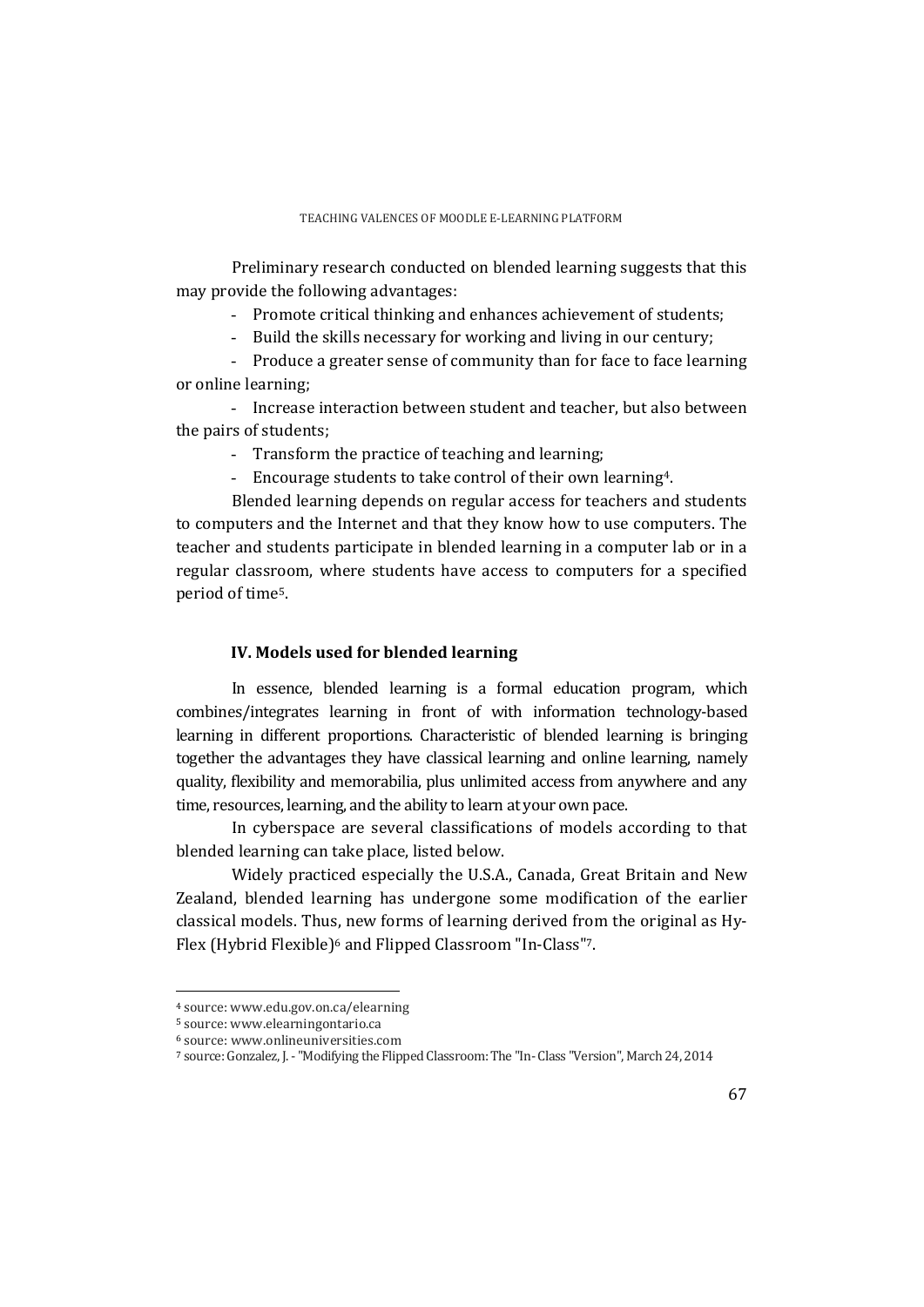| <b>Christensen Institute</b> |                         | Knewton                   |           | <b>Connections Learning</b> |           |                              |
|------------------------------|-------------------------|---------------------------|-----------|-----------------------------|-----------|------------------------------|
| Classification (a)           |                         | <b>Classification</b> (b) |           | Classification (c)          |           |                              |
|                              |                         | <b>Rotation</b>           | $\bullet$ | <b>Face-to-face Driver</b>  |           | <b>Online Lab Model</b>      |
|                              | $\Omega$                | <b>Station Rotation</b>   |           | <b>Rotation</b>             | $\bullet$ | <b>Self-Blend Model</b>      |
|                              | $\Omega$                | <b>Lab Rotation</b>       | $\bullet$ | <b>Flex</b>                 |           | <b>Rotation Model</b>        |
|                              | $\circ$                 | <b>Flipped</b>            |           | <b>Online Lab</b>           |           | <b>Flex Model</b>            |
|                              |                         | <b>Classroom</b>          | $\bullet$ | <b>Self Blend</b>           |           | <b>Online Driver Model</b>   |
|                              | $\Omega$                | Individual                | $\bullet$ | <b>Online Driver</b>        |           | <b>On/Off-Site Rotations</b> |
|                              |                         | <b>Rotation</b>           |           |                             | $\bullet$ | <b>Fusion Lab Programs</b>   |
|                              | <b>Flexible</b>         |                           |           |                             | ٠         | <b>Fusion Supplemental</b>   |
|                              | À la carte              |                           |           |                             |           | <b>Programs</b>              |
|                              | <b>Enriched virtual</b> |                           |           |                             |           |                              |

### **Table 1. Classification of blended learning models**

Source: (a) www.christenseninstitute.org

(b) www.knewton.com

(c) www.connectionslearning.com

 Courses conducted by elements from popular Hy-Flex combines online learning with classroom learning from resulting in a so-called "flexible hybrid", which increases the flexibility of the courses. This model is the right solution for students who commute to schools that have to face problems of insufficient space of classes and budgetary constraints.

 Under this model, students have the freedom to study when and where they want, based on their own needs, desires and preferences. On the other hand, they can choose between online learning, classroom learning, or both. Study materials for students are offered both in traditional format and electronically (online). Among the advantages of this model are those students can form some meta-cognitive skills, while having greater control over their own learning experiences.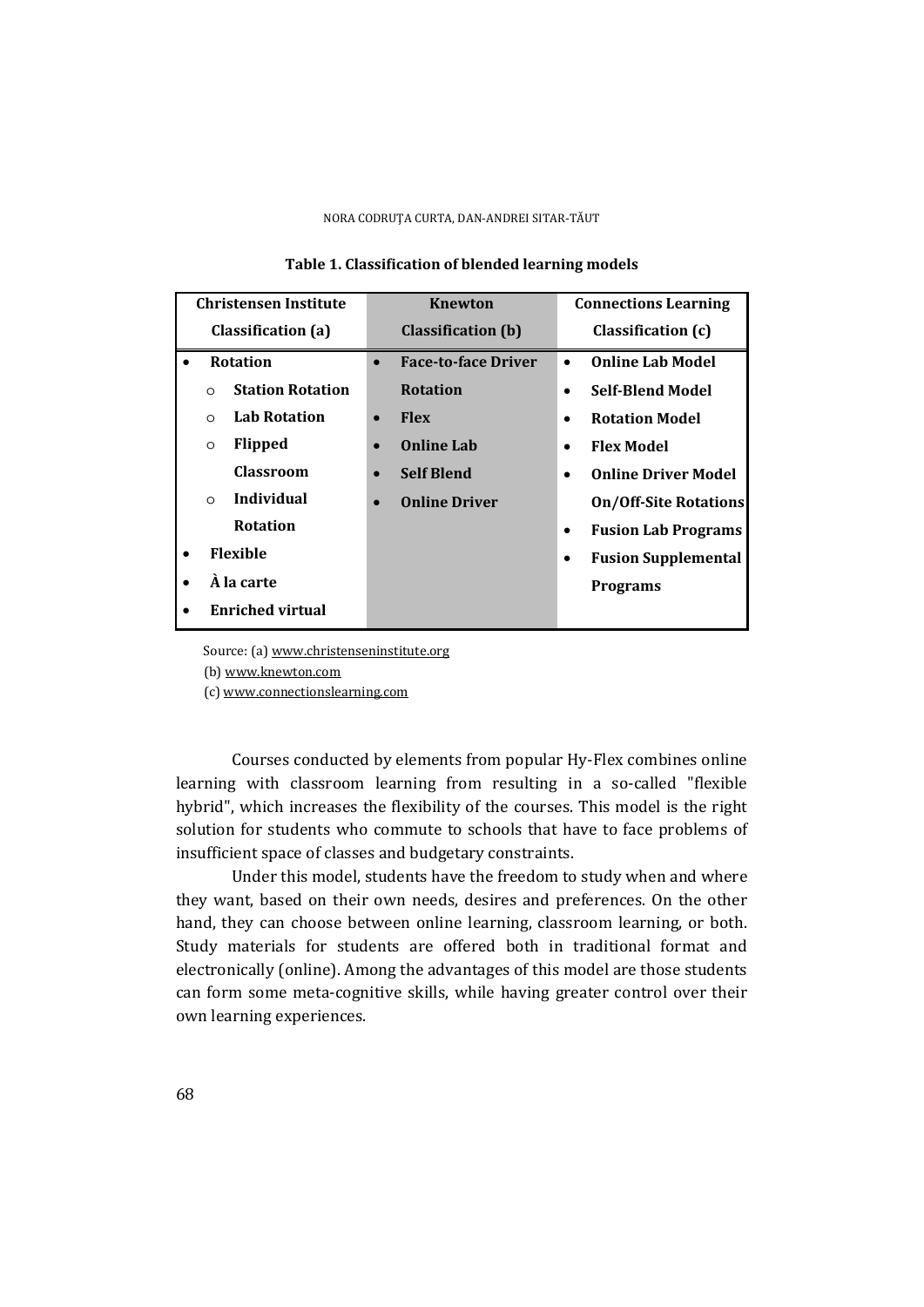### **V. Methodology and research results**

 In order to assess the impact that Moodle e-learning platform and blended learning had on school pupils, we developed a questionnaire of opinion, available on-line at www.isondaje.ro/sondaj/391883307.

 The questionnaire contains certain questions, such as questions of identification, control questions, dichotomous questions, multiple choice questions, and questions the scale of assessment for students' opinion on two topics. Research results were statistically processed and we present it below.

 In conducting our research, we took into account the recommendations and conclusions presented in the literature abroad, at other research in the computer-assisted learning [Lipponen, 2001], [Carr-Chellman, 2011].

### *V.1. Case Study*

l

Exploratory research<sup>8</sup> was conducted from 15th to  $26<sup>th</sup>$  of June 2015. In this research, we conducted a case study by direct observation of students in eleven grade, specialty Technician in economic activities from Technological High School "Alexandru Borza" Cluj-Napoca. The study population consisted of a total of 16 school pupils, and the average age was 17.1 years.

| No. | <b>Gender</b> | No. of students | %          |
|-----|---------------|-----------------|------------|
|     | Male          |                 | 31.25      |
| 2.  | Female        | 11              | 68.75      |
| J.  | <b>Total</b>  | 16              | <b>100</b> |

**Table 2. Gender structure of the population studied:** 

<sup>8</sup> Unfortunately, the current teaching loads did not make possible to create a full experiment where the teacher teaches the same subject at two different school classes in different ways, traditional and via Moodle.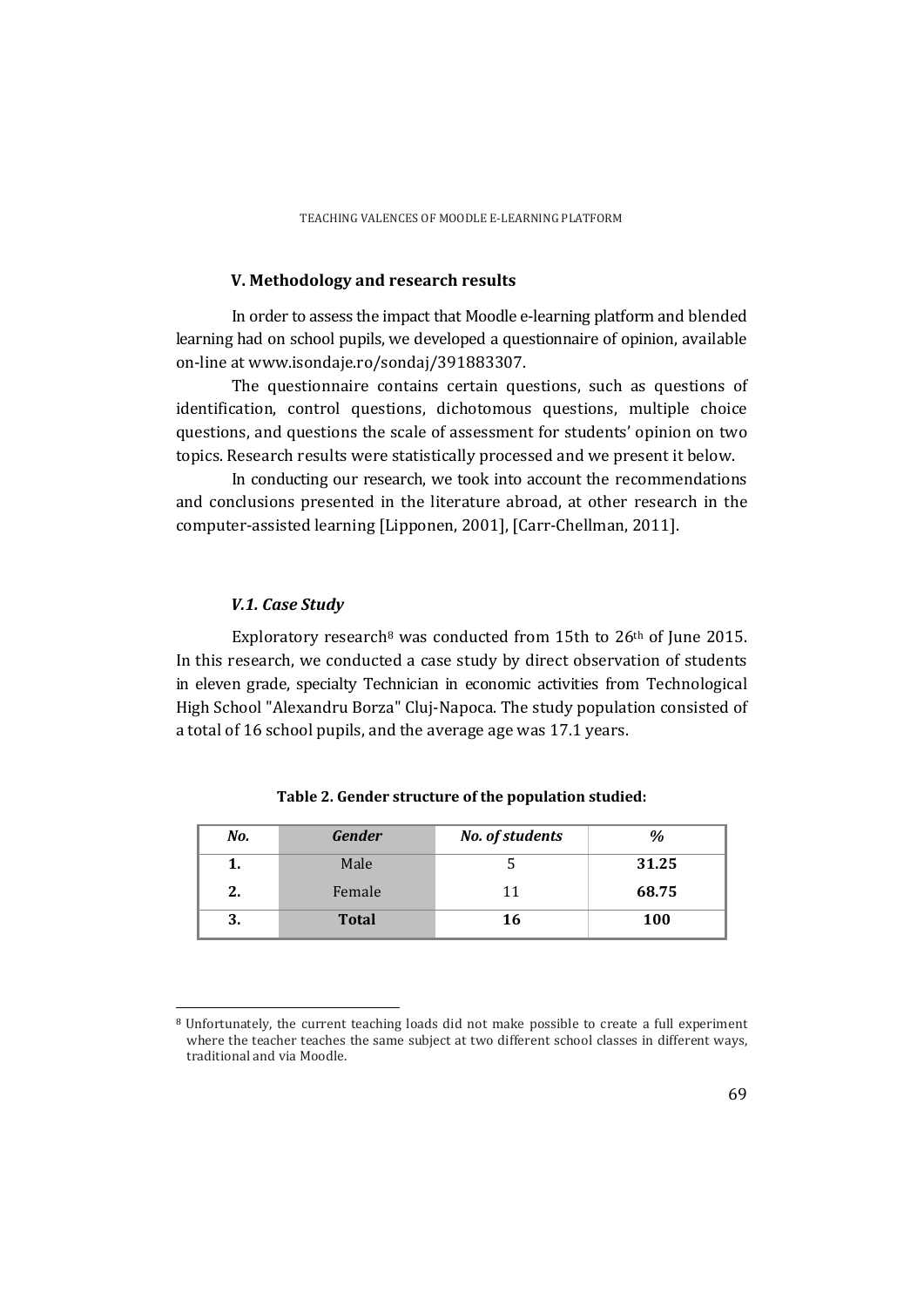### *V.1.1. Making curricular auxiliary*

We conducted a curricular auxiliary<sup>9</sup> for module practice "Payment" Instruments" at eleven grade, specialty Technician in economic activities. To develop this auxiliary curriculum, we used resources and activities offered by the e-learning school platform, equipped with standard Moodle functionalities. This platform can be accessed at https://alexandruborzacj.moodle.ro

 We have grouped the Moodle platform specific resources and activities according to their didactic purpose, namely communication, teaching, learning and assessment (see table below):

| <b>Teaching</b> | Communica-                               | <b>Teaching</b> | Learning         | <b>Assessment</b> |
|-----------------|------------------------------------------|-----------------|------------------|-------------------|
| purpose         | tion                                     |                 |                  |                   |
| Moodle          | - Forum $(*)$ ;                          | - Book;         | - Assignment;    | - Journal;        |
| resources       | Chat $(*)$ ;<br>$\overline{\phantom{a}}$ | - Glossary;     | - Essay/Assignme | - Real-time quiz; |
| and             | - Questionnaire;                         | - Power         | nt;              | - Questionnaire;  |
| activities      | User report.                             | Point/Slide;    | - File.          | - Big Blue Button |
|                 |                                          | - Videofile:    |                  | (Virtual)         |
|                 |                                          | - Web page;     |                  | Classroom).       |
|                 |                                          | $-$ URL.        |                  |                   |
|                 |                                          |                 |                  |                   |

# **Table 3. Grouping Moodle resources and activities according to their didactic purpose**

(\*) The two resources can be used also for teaching, learning and assessment.

 In order to achieve curricular auxiliary, we have done the following steps:

- We have identified the skills that school pupils must meet (given in the school curriculum for the subject);

- We have identified teaching activities necessary to achieve the objectives (ex. communication, teaching, learning, assessment);

l

<sup>9</sup> A curricular auxiliary is a teaching material helping teachers and students to use in teachinglearning process for adequate and effective implementation of the curriculum. Source: www.tvet.ro/index.php/ro/curriculum/153.html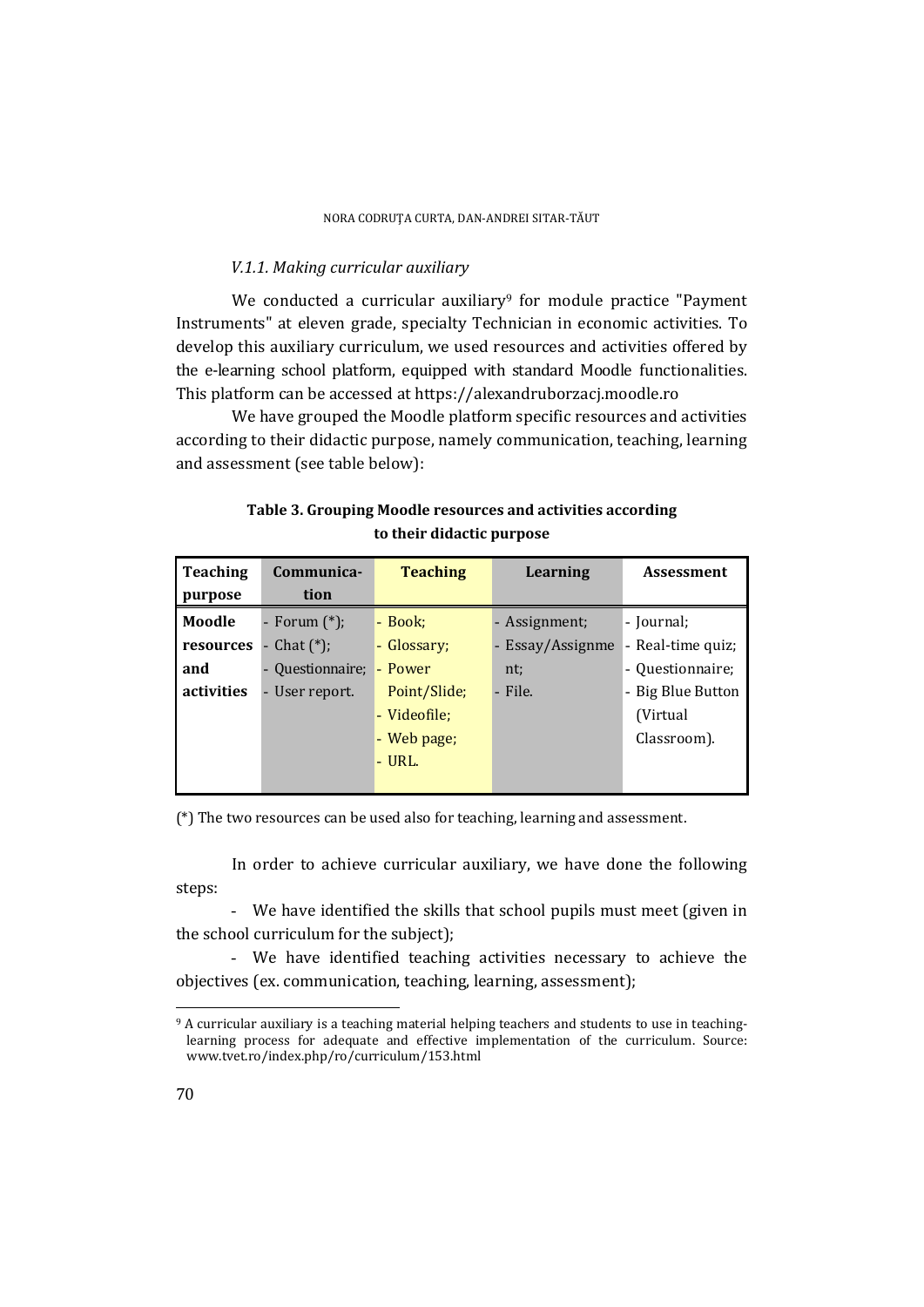- We assigned subject content provided on the number of weeks for internship;

- We added for each week of course some Moodle resources and activities required to facilitate the acquisition of knowledge, skills and skills training, that interaction with students;

The topics addressed by the students were loaded onto the elearning through their user accounts and were checked manually by teacher;

- We published the marks and corrections through user report immediately after homework and grading was done individually.

 Resources and weekly activities added during the course were homework, assessment tests, chat, videos, glossary, discussion forum, Power Point presentation, and the user report. We added a traditional resource in digital format, which students can use during the course, namely an auxiliary curricular realized within the Phare TVET program. As an external resource, we added the websites of the National Bank and commercial banks in Romania. In doing so, we designed an interactive course that corresponds to medium/advanced level10 (according to the Methodology on the implementation of Blended Learning System, developed by Bucharest University of Economic Studies).

 Curricular auxiliary structure designed by us and uploaded to the Moodle platform includes:

- Introduction (Title of auxiliary, grade, specialization, school year);

- General skills of the discipline;

- Planning Documents (biannual planning and planning on learning units);

- Learning Units;

- Specific resources / bibliography;

- Further reading;

- Internet resources.

 Lessons of synthesis and evaluation tests were performed on the handbook approved by the ministry for practice module (published in 2007). Student assignments were designed based on curricular auxiliary developed within Phare TVET program (published in 2006).

 $\overline{a}$ 

<sup>10</sup> source: online.ase.ro/Metodologia\_BL.pdf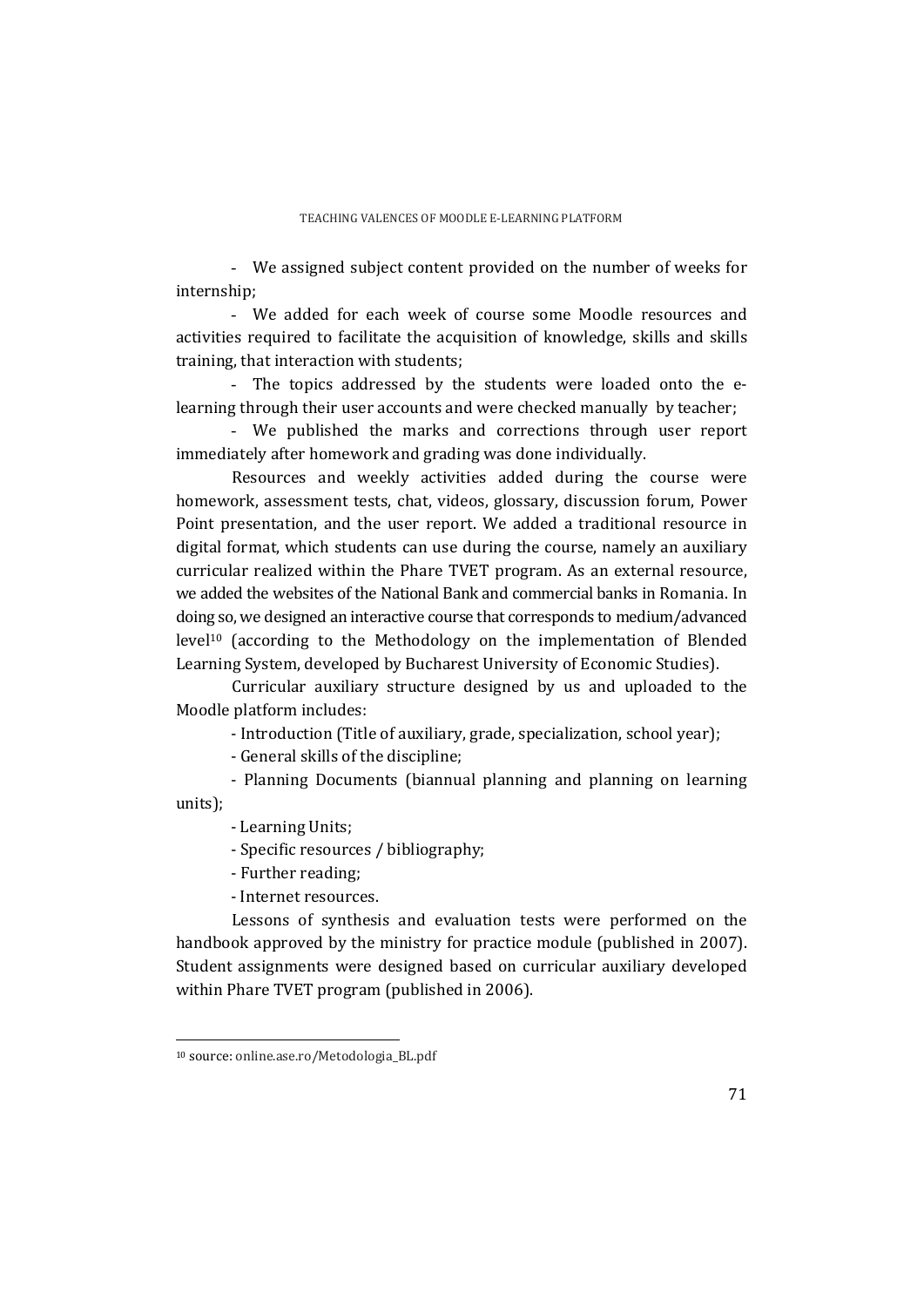### *V.1.2. Blended learning methods for using Moodle platform*

 The blended learning has been achieved during the whole period of practice. *The first week of practice* (November 17 to 20, 2014) was conducted after the traditional "face to face" method of learning, when students did practice at various companies in the city. There they discussed with employees at the departments of accounting and management firms with various issues related to payment instruments. Students have completed their practical portfolio with accounting documents and payment instruments used in the respective companies.

*The second week of practice* (June 15 to 19, 2015) was conducted on blended learning model rotation. Rotation was experienced between actual classroom and computer lab. At first, we used version rotation between workstations. They were made up of individual work portfolio of practice (worksheets and documents typed), group work (essay and diary practice), looking information necessary for drafting essays (on-line), homework and assessment tests (on-line).

 Due to the attraction and the special interest of students for information technology, at the end of the second week of practice and especially in *last week of practice* (June 22 to 26, 2015), we experienced online laboratory version, with added virtual classroom. According to this model, the rotation between workstations was performed in the lab. The entire content of the course was already loaded on the e-learning platform of school, and students studying and acting on the material taught in the computer lab, located inside the school. Students who have participated in the online laboratory took also traditional course in receiving explanations and information from teacher.

In the virtual classroom<sup>11</sup>, the working session included a Power Point presentation about the use of payment cards in Romania and a demonstration movie about the transfer money via mobile phone. The students answered at on-line teacher's questions about two topics via chat. In this way, we obtained an immediate feedback on the knowledge acquired through online learning.

l

<sup>11</sup> We would like to express our thanks to Edu Moodle Romania network for the opportunity to achieve virtual classroom.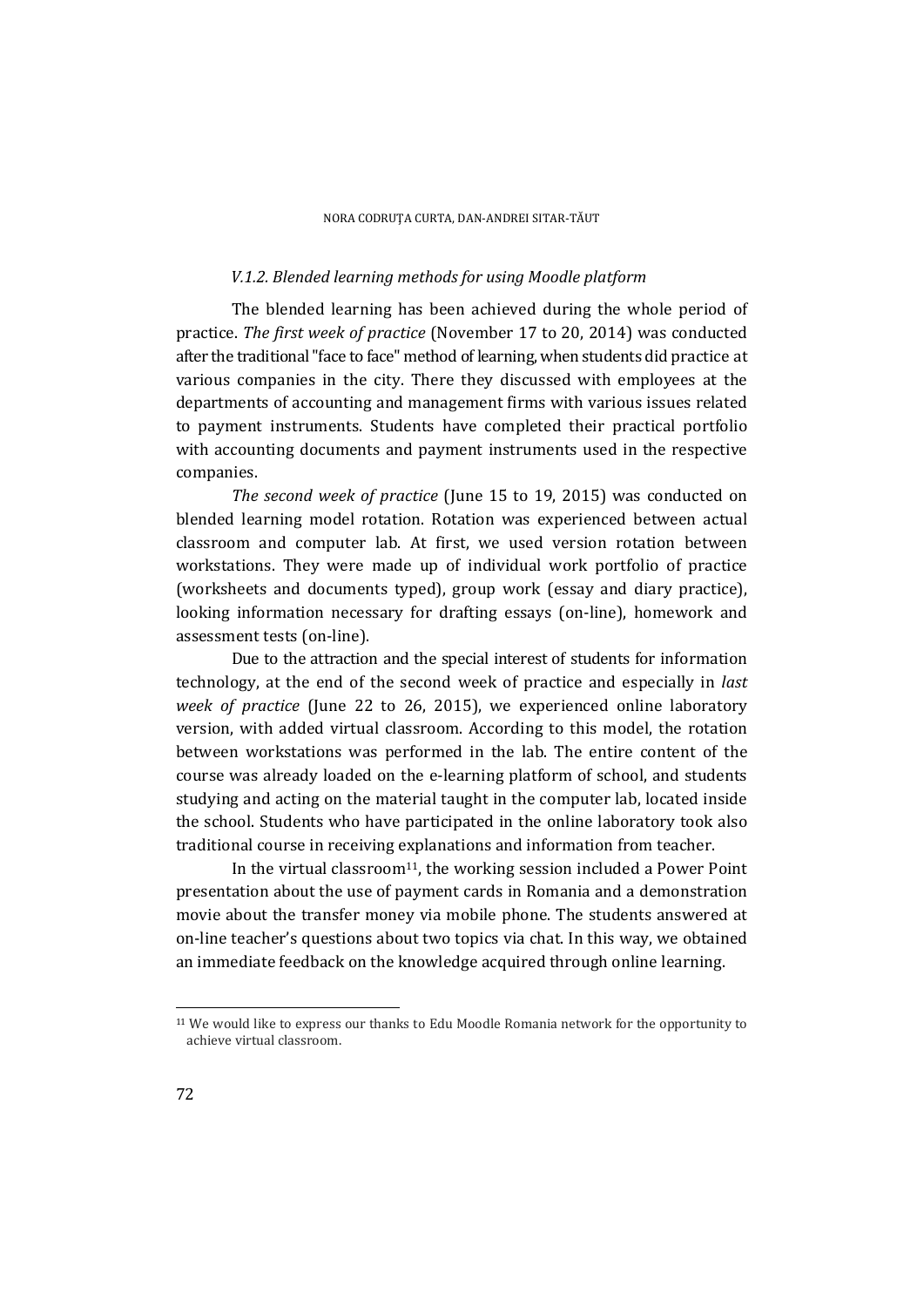At the end of practice, each student received a certificate of participation (Simple Certificate) in the first course conducted using Moodle, which they downloaded from the user account.

 In blended learning achievement, we respected as much as possible the steps proposed for this type of learning [Avramescu, 2014]. Thus, we had a first meeting face to face with the students before the start of practice, we set the rules of the course and we have shown how to access resources and activities posted on Moodle through examples. We showed at the students what results we expect from them, establishing means of communication that we use throughout.

 Knowing that it is very important to communicate with members of the group/community learning, we had frequent conversations (both face to face and online) with students, especially during periods when they worked individually. On the Moodle platform we posted some activities for students to be involved and interact with peers or the teacher. Activities were both synchronous and asynchronous as the latter followed by a joint feedback.

 Course content was common to all students. We have tried to present it in traditional form, but also in the online form, being centered on the powers provided in the syllabus module "Payment Instruments". On the other hand, we motivated students to access online course, informing them that the number and duration of connections made are important.

 The teaching-learning and assessment were conducted in small groups made in the classroom. Formative evaluation was carried out during the period of practice, through the homework, tests and journal practice. The evaluation was conducted face to face in the computer lab, taking into account a user report generated for each student. We have tried to offer the students a continuous feedback, which allows us to correct any mistakes during the activities.

### *V.1.3. Designing Training Course*

 The teacher plays a multiple role in designing blended learning lessons within [Avramescu, 2014]. It begins with designing rigorous activities to be carried out and continue uploading the necessary resources on the e-learning platform (using the teacher account as course editor), directing learning in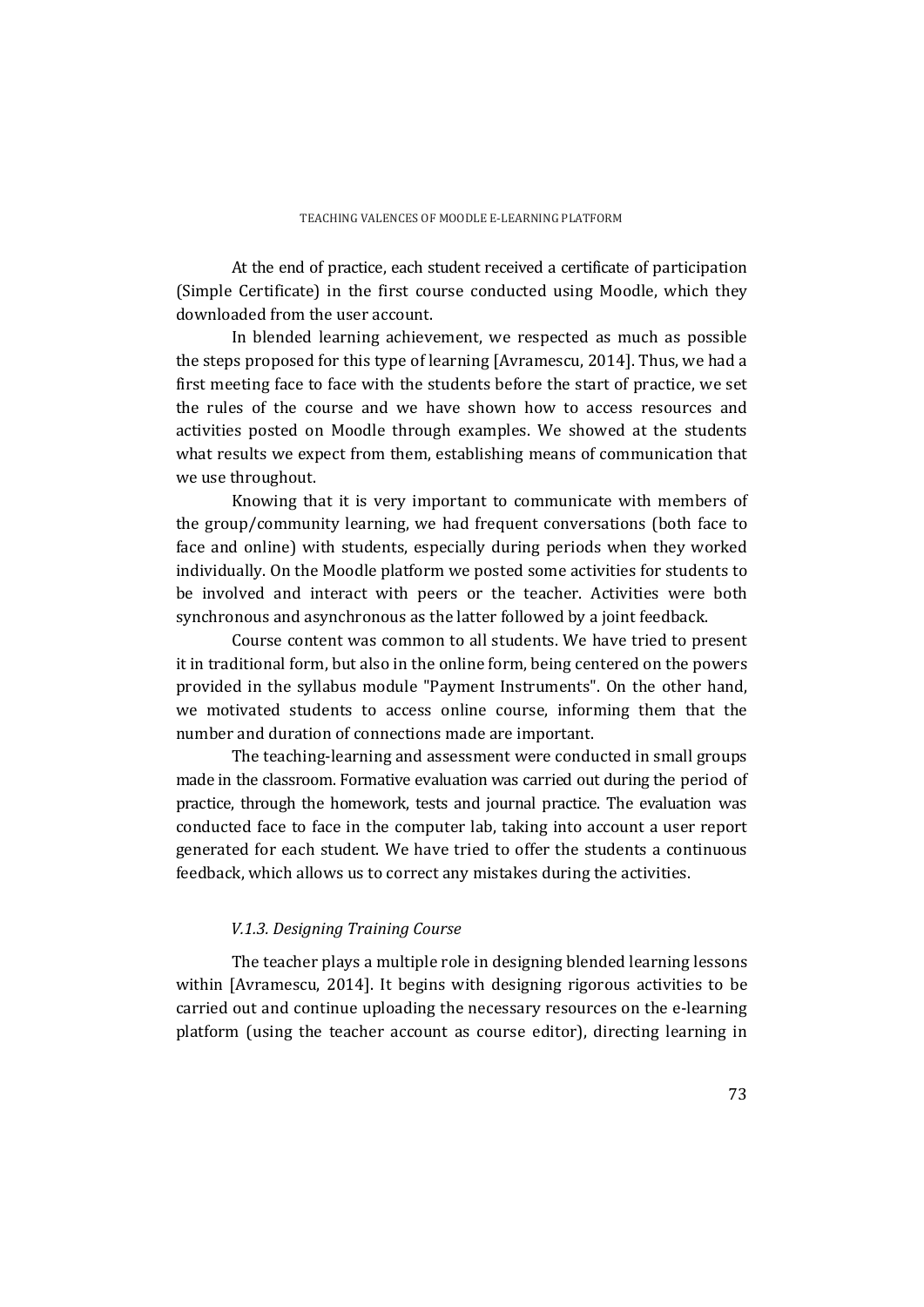classroom and online communication with students. Resources and activities must be chosen carefully so as to achieve the skills that students should acquire participating in the course. On the other hand, contact with students must be stressed, and communication between teacher and students within the learning community must be maintained both synchronous (chat or webinar) and asynchronous (using forum, blog or email). It is important to keep computer assisted learning "complementarity between the real and virtual" because the real aspect of learning fosters "social bond, sensitivity and emotion without which receives intelligence sense" [Cucoş, 2006, p. 43].

 Regarding the design of teaching activities, we took into account of the components of a constructivist classroom, as it is presented in the literature [Carr-Chellman, 2011]: the pursuit of authentic activities, social context, offering multiple perspectives, knowledge building and meta-cognition (reflecting on his own construction). On the other hand, a constructivist classroom has certain characteristics, namely: problem-based learning, group work (through cooperation or collaboration), learning, exploring, authentic assessment (through portfolios, products and performances created by students) and a visually rich learning environment. In doing so, constructivist concepts can be integrated into the design of the training.

 The steps to be followed to give students an exciting and good learning experience are [Carr-Chellman, 2011]:

- Purpose of training;
- Identifying training objectives;
- Develop items for evaluation tests;
- Analyze the characteristics of the students;
- Selecting necessary study materials;
- Selection of teaching methods;
- Implementation of the training plan;
- Evaluation and review of the training.

 The basic idea, which runs like a red thread this model of professional design training, is to align the goal with training objectives, which in turn must align with test items, activities and teaching resources, etc. It must select those tools and activities that support the aim and objectives of training, even if they are not too fun or comfortable for pupils and the teacher. On the other hand,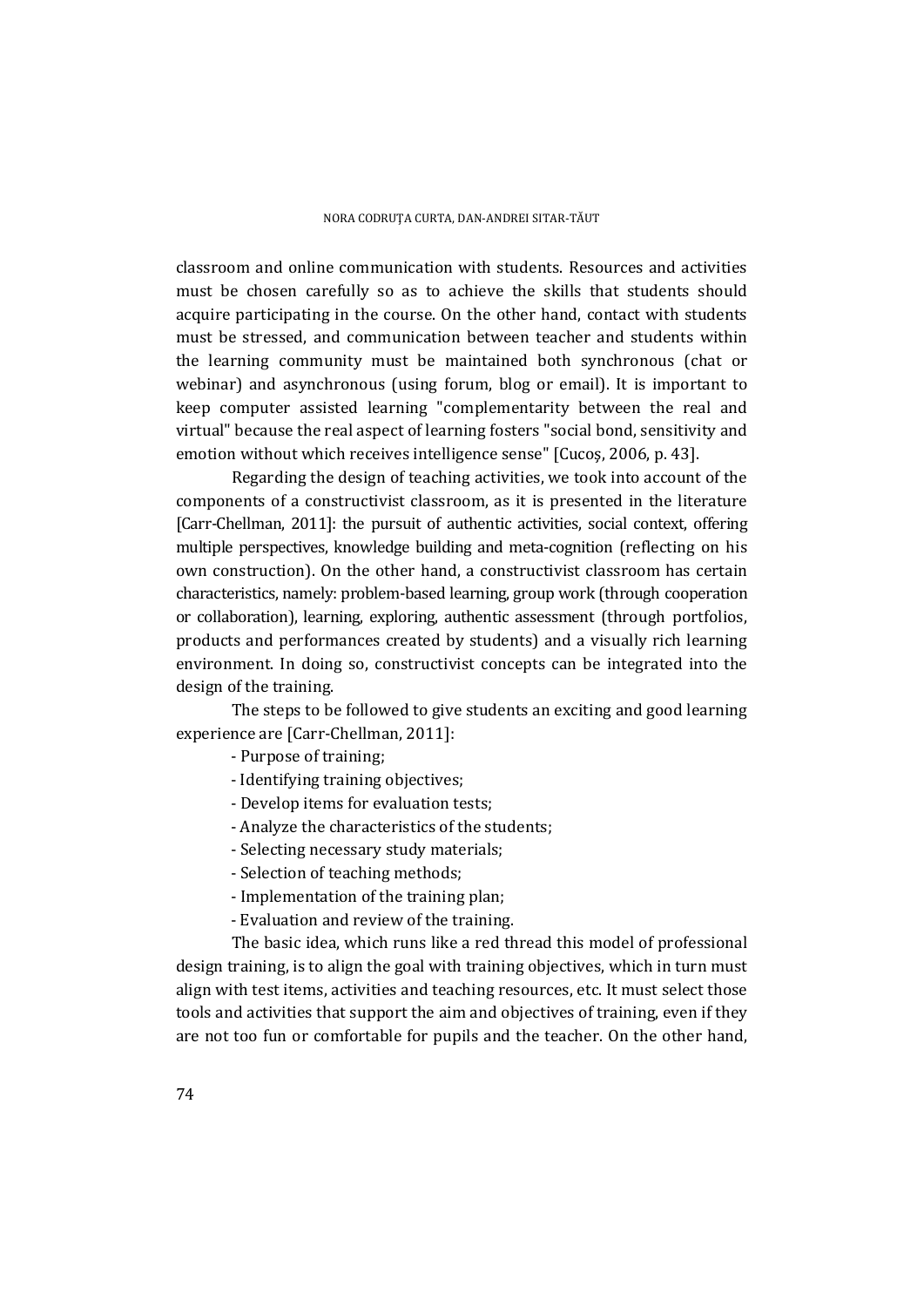they should be used in a more creative way possible to get good results. Since training design is an iterative process, flexible and open training materials and methods used for this must be tested and verified with a population similar to the target population (if possible), and then be reviewed. For us, this was not possible, so we were forced to make the necessary adjustments during the period of students' practice. We overlooked the fact that the classes were held during the summer, pending the great holiday.

 In terms of benchmark tests we have developed for this course, their goal was not so ranking the schoolchildren, but we had the intention to see whether students have achieved the intended learning objectives. The results of students' assessment in evaluating training are presented below.

## *V.2. Research results*

 In the studied population, the vast majority of students (87.5 % of the total) have Internet access. An identical proportion uses the Internet to study or do homework. The modalities for accessing the Internet indicated that students use their own computer and mobile phone, as shown in the following table:

| No. | <b>Ways of accessing</b> | No. of students | %    |
|-----|--------------------------|-----------------|------|
| 1.  | Computer (P.C., laptop)  | 12              | 46.2 |
| 2.  | Mobile phone             | 10              | 38.4 |
| 3.  | <b>Tablet</b>            | 2               | 7.7  |
| 4.  | School computers         | $\mathcal{P}$   | 7.7  |
| 5.  | <b>Total</b>             | 26              | 100  |

|  | Table 4. Ways of accessing the internet by students |  |  |  |
|--|-----------------------------------------------------|--|--|--|
|--|-----------------------------------------------------|--|--|--|

 Almost half of the students know what is an e-learning platform (56.3 % of total), and mostly used the platform for the first time (81.3 % of total). Most students surveyed indicated that the e-learning platform of high school is useful and easily accessible (see table below):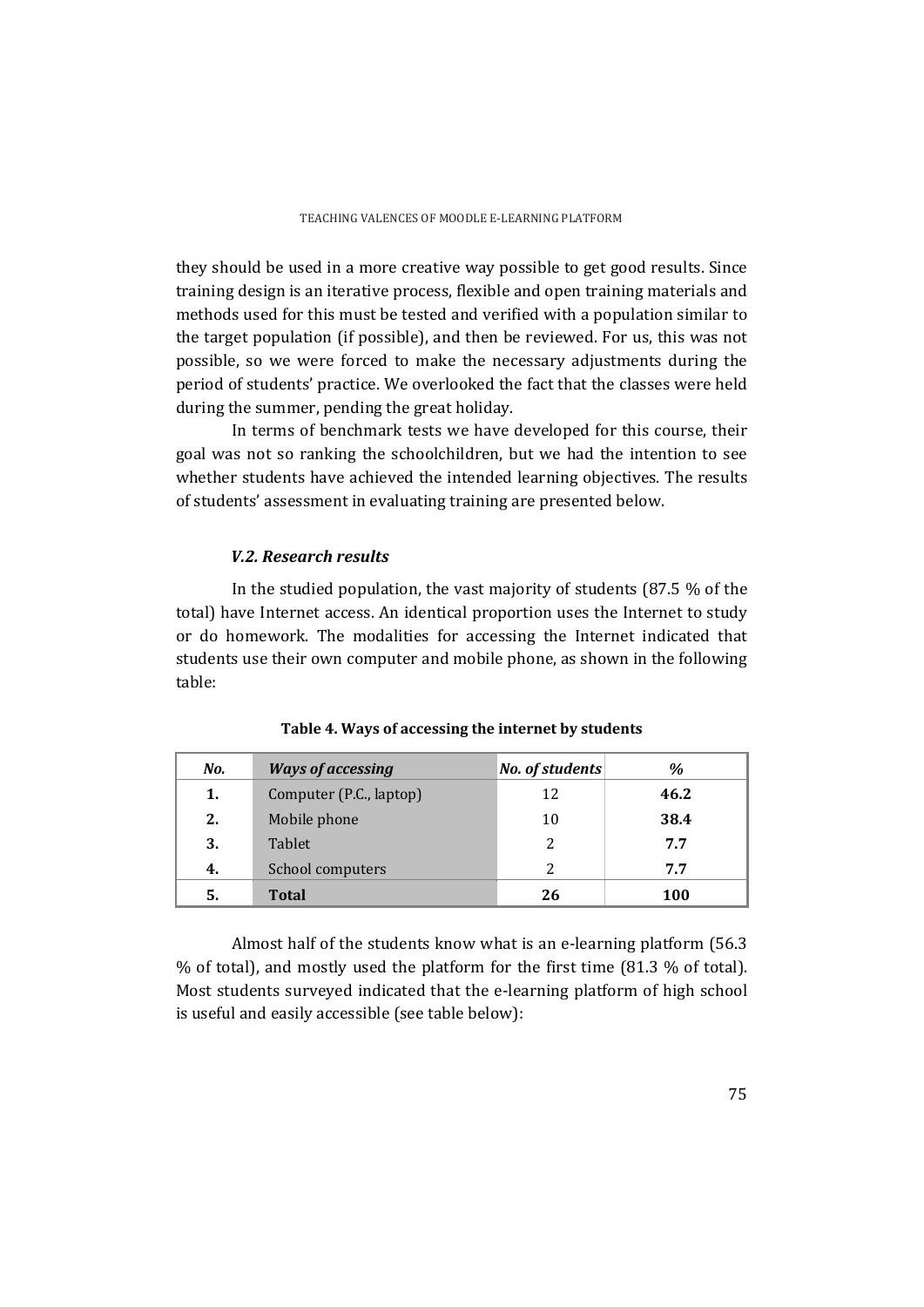| No. | <b>Students opinion</b> | No. of answers | %    |
|-----|-------------------------|----------------|------|
| 1.  | Easily accessible       | 4              | 21.0 |
| 2.  | Helpful                 | 9              | 47.4 |
| 3.  | Interesting             | 5              | 26.3 |
| 4.  | Attractive design       |                | 5.3  |
| 5.  | <b>Total</b>            | 19             | 100  |

**Table 5. The students point of view about the school e-learning platform** 

## *V.2.1. Training evaluation*

 Regarding training evaluation, we were interested in the following aspects:

- Resources and activities on the platform;
- Skills of students;
- Enhanced learning (including blended learning);
- Interactions involving students.

 Most agreed Moodle resources and activities by students were web pages and assessment tests (named real-time quiz) (each with a share of 23.1 % of the total), followed by chat (19.2 %), as shown in figure below:



**Fig.1. Moodle resources and activities agreed by students**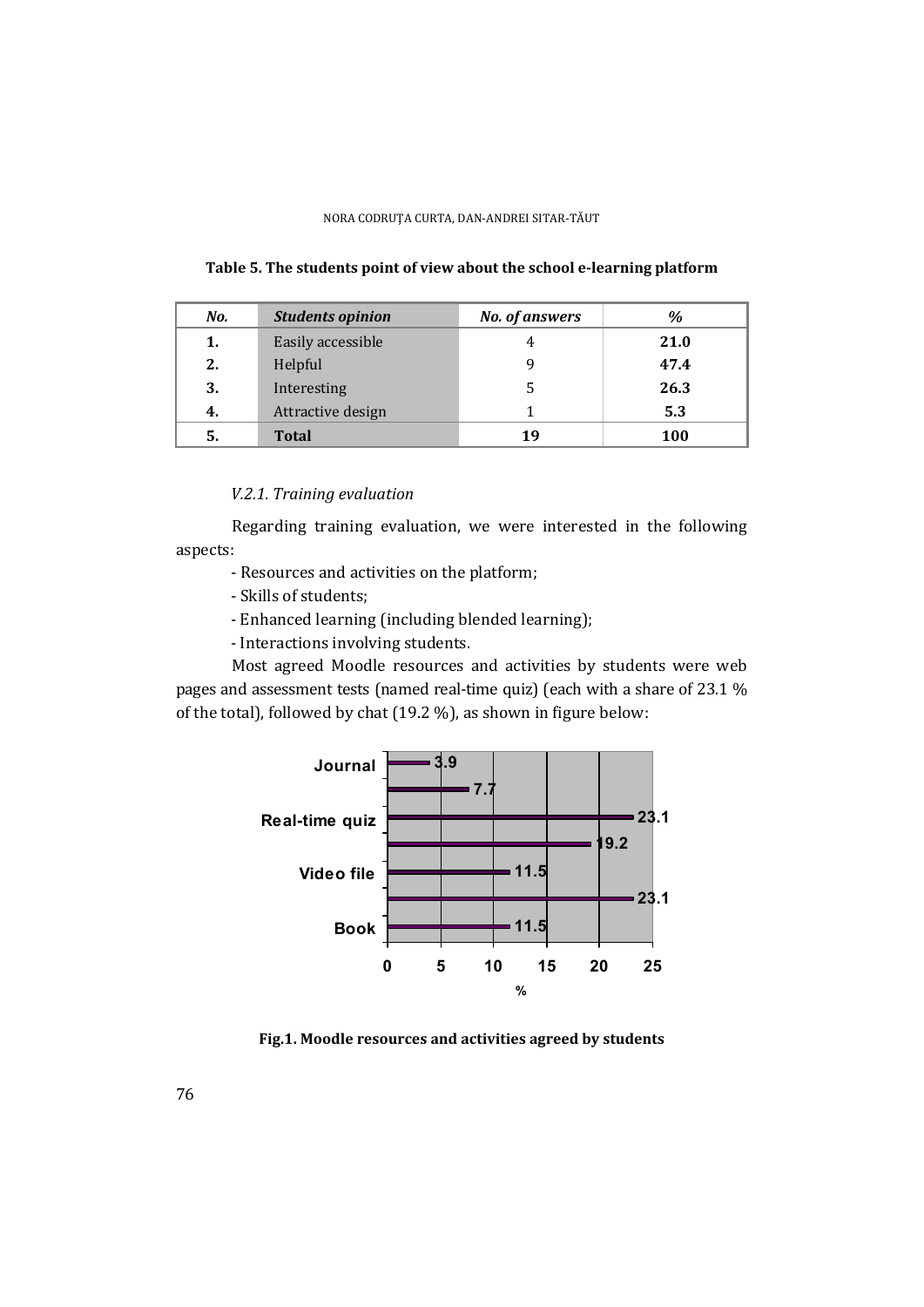The on-line assessment tests seem to be more attractive for school pupils than paper tests (23.1 % of total enjoyed it). They like to communicate with their colleagues using chat (19.2 % of total enjoyed it).The web pages and video files were also liked by students  $(23.1\%$  of total, respectively 11.5 %).

 The vast majority of students surveyed felt that resources and activities help them to acquire/deepen expertise (see Figure 2):



**Fig.2. Extent to which resources and activities facilitate students to acquire knowledge** 

 The main part of students (around 50 % of total) was pleased about the extent to which Moodle resources and activities helped them to acquire knowledge during the period of practice.

 In this context, the students appreciated the *glossary of specialist terms* posted on the platform so: it is useful (66.7 %), is easily accessible (11.1 %) and is simple to use (22.2 %). The *homeworks* posted on the platform were considered available to half of respondents (50 % overall), easily resolved (33.3 %) and easy to send teacher (16.7 %). A usefulness meeting by *chat* with fellow pupils was appreciated for the following reasons: homework (37.5 % of total), obtaining information about the course (25 %), communication with colleagues (25 %) and solving tests (12.5 %).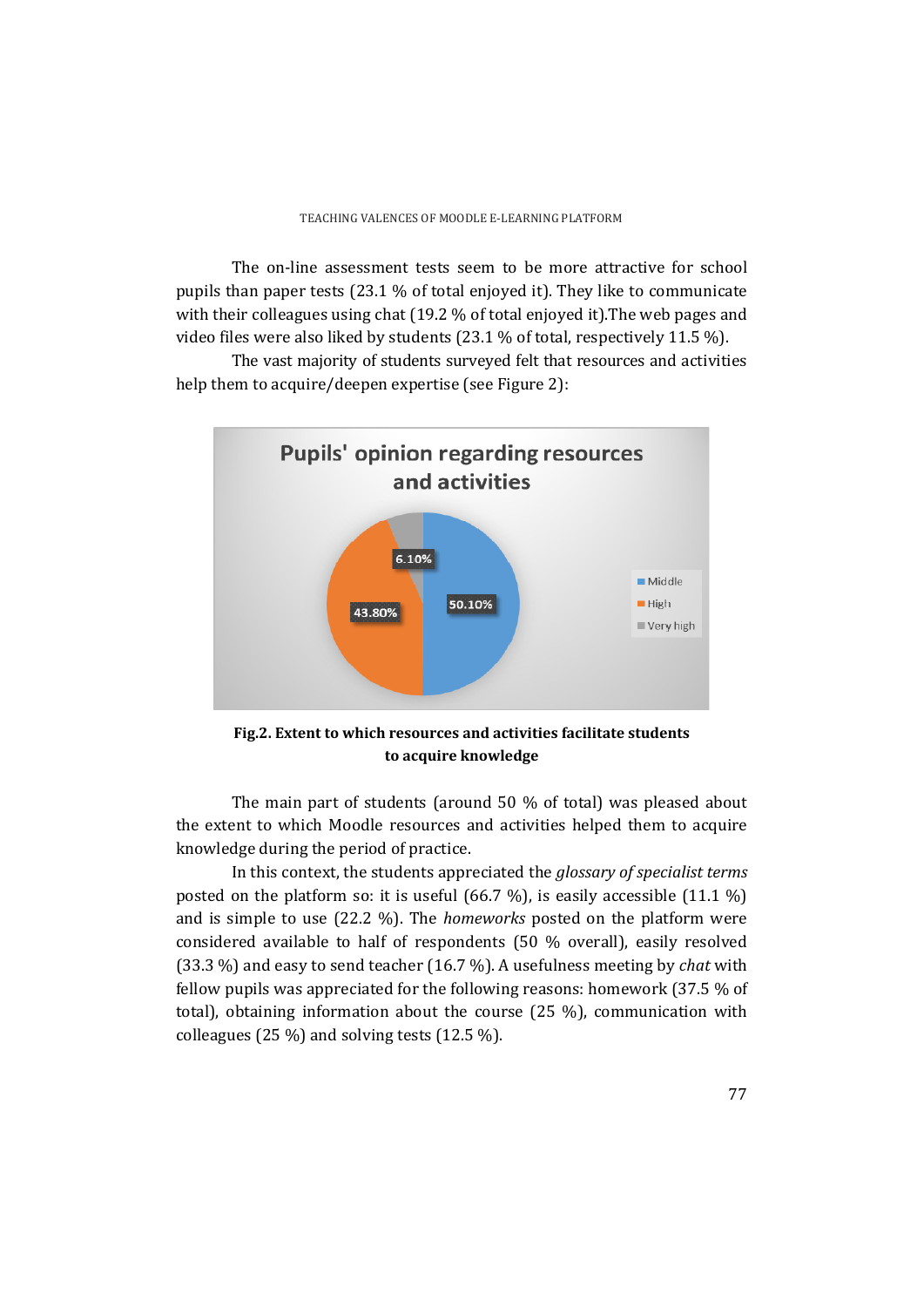By using high school e-learning platform, we have improved following skills of pupils:

| No. | <b>Students skills</b>                | No. of students | $\%$ |
|-----|---------------------------------------|-----------------|------|
| 1.  | Digital skills                        |                 | 50.0 |
| 2.  | Specialist skills                     |                 | 27.8 |
| 3.  | Initiative and entrepreneurship       |                 | 5.5  |
| 4.  | Communication with colleagues/teacher | 2               | 16.7 |
| 5.  | <b>Total</b>                          | 18              | 100  |

**Table 6. Skills improved by using Moodle** 

 Using the Moodle e-learning platform helped the school pupils to improve mainly their digital skills (50 % of total), specialist skills (27.8 %) and communication with others (16.7 %).

 Students preferences are divided somewhat equally among the three forms of learning practiced as follows: face to face learning (in class) 31.3 %, 37.4 % online learning and blended learning 31.3 % of the total answers received.

 Students' opinion about blended learning methods is varied; most respondents having a good opinion (see fig. 3):



**Fig.3. Students' opinion about using blended learning methods**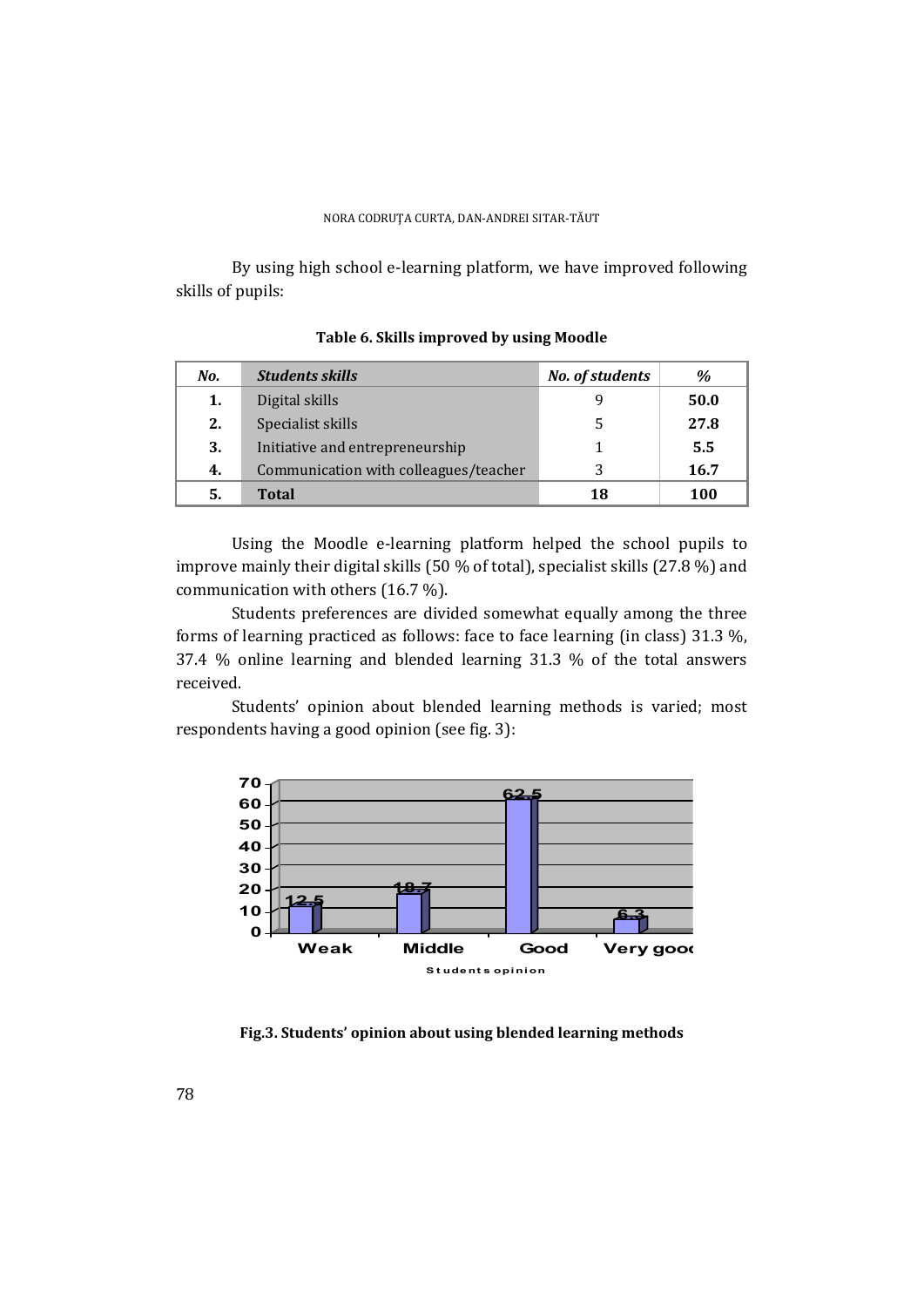The main part of students (62.5 % of total) has a positive opinion about using the methods of blended learning in classroom.

 When using e-learning platform, it have been several types of interactions involving students, namely: student-student (31.8 % of responses), studentteacher (40.9 %), student-learning community (9.1 %), student-learning materials (9.1 %) and student-information technology (9.1 %). It notes that prevailing classical interactions between students and between student and teacher, probably due to the novelty of the teaching methods used.

 The vast majority of students (93.8 % of total answers) consider that the lessons conducted online through virtual classrooms helped to acquire expertise.

 Regarding the assessment carried out through online tests, it was considered as objective (41.2 % of total), easily achieved (47.1 %) and feedback received immediately (11.7 %). User report facilitated receiving a good feedback (58.8 % of responses), complete (29.4 %) and operative (11.8 %).

### *V.2.2. Students assessment*

 Marks received by pupils at each of the two tests confirms the positive impact of blended learning on the knowledge acquired using Moodle e-learning platform, as shown in the following figure (see Figure 4):



**Fig.4. Frequency of marks obtained by school pupils on assessment tests**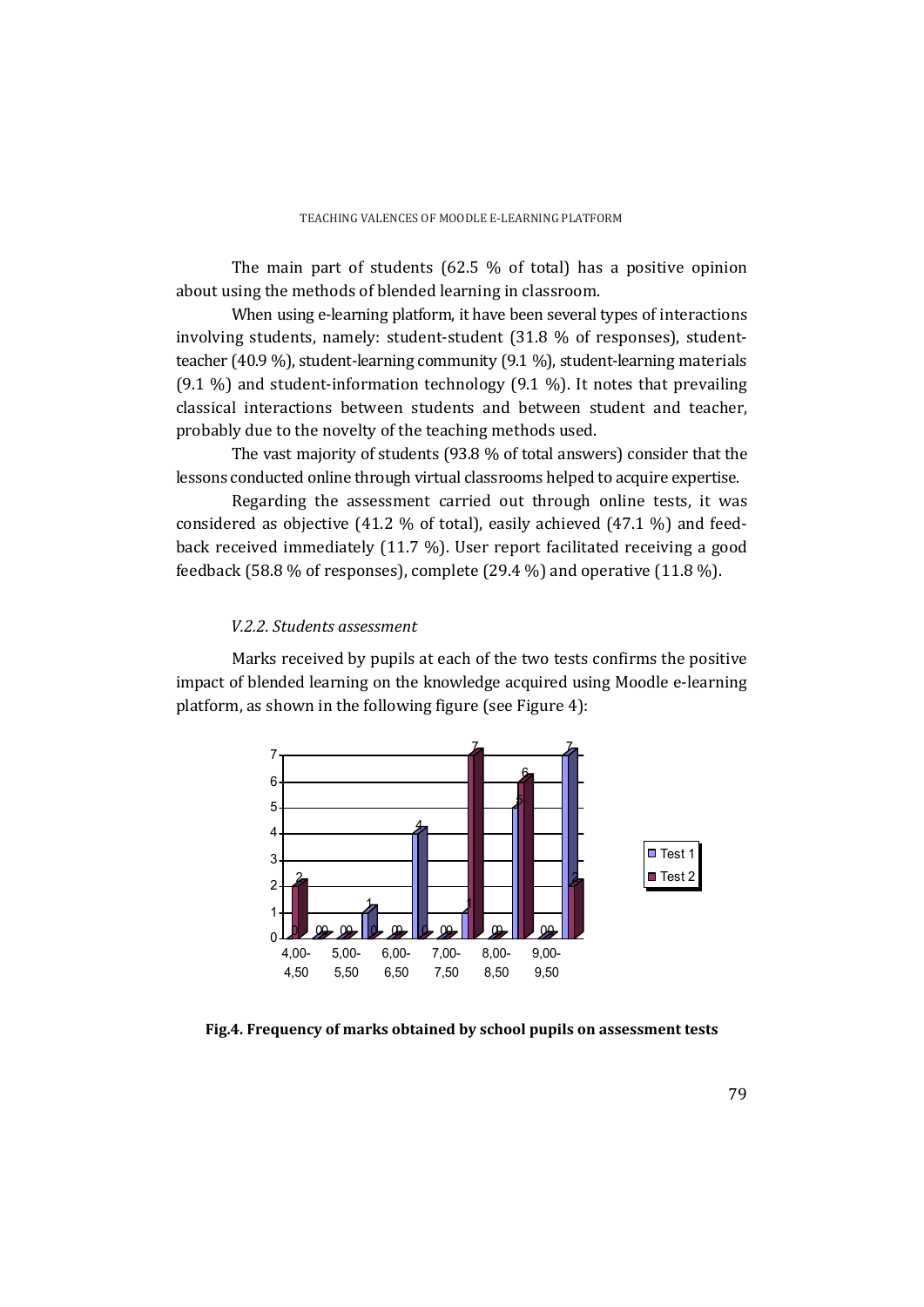Average class for the first test (18 students were presented) was equal to 8.58 (eight 58%) and for the second test (17 students presented) was 8.04 (eight 04 %). Most of the students had scores above the threshold of mediocrity (greater than 7). At the first test, 13 students were above the threshold and 15 students for the last test.

#### **VI. Conclusions**

 Implementation of Moodle e-learning platform in the high schools in our country is just beginning. Our effort to create a curricular auxiliary for economic discipline and to use the e-learning in classroom teaching is part of the broader trend of openness and internationalization of education in Romanian schools.

 Our objective was to explore the opinion of school pupils regarding the Moodle e-learning platform use for teaching and learning economic subjects. Information collected from them suggested that blended learning methods are more suitable for educational process than the traditional learning methods. The results of this study encourage us to continue the implementation of blended learning and the Moodle platform use in classroom teaching.

 Using computer assisted learning, respectively blended learning methods correspond to a permanent attractiveness of students for computer and other electronic means. This allowed us to carry out an interesting and dynamic training, where the students participated in multiple interactions. In doing so, the students have improved digital competence and expertise, worked and communicated better than within a traditional classroom activities.

#### **REFERENCES**

- 1. Adăscăliţei, A. (2007). *Computer assisted instruction*. Iaşi: Polirom Publishing House (Romanian)
- 2. Avramescu A. (2014). *Blended learning*. Paper presented at the Moodle Moot Romania Conference, Cluj-Napoca, August 18 to 23, 2014 (Romanian)